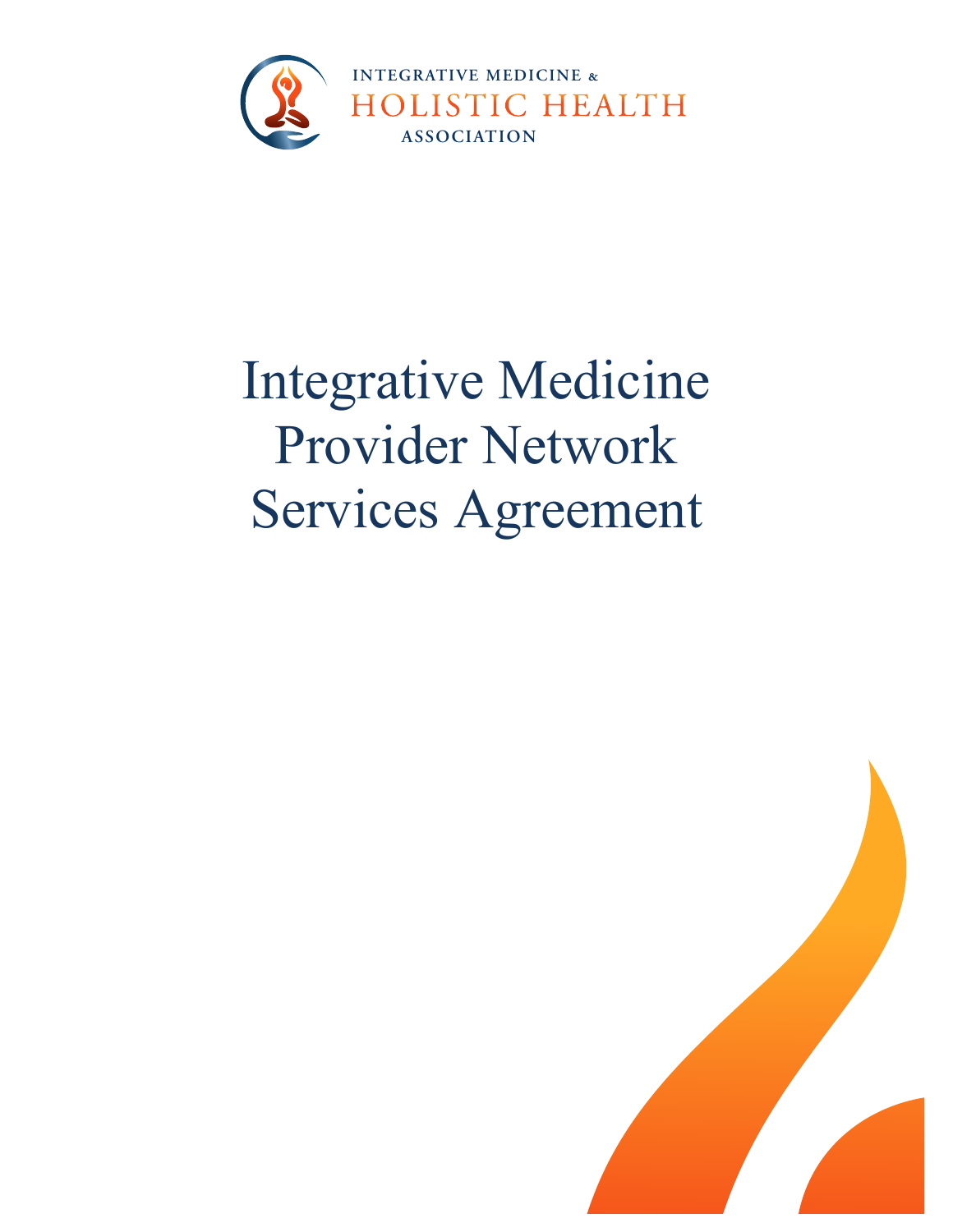# **INTEGRATIVE MEDICINE & HOLISTIC HEALTH ASSOCIATION**

# **PROVIDER NETWORK SERVICES AGREEMENT**

THIS SERVICES AGREEMENT ("this Agreement") is made by and between the INTEGRATIVE MEDICINE & HOLISTIC HEALTH ASSOCIATION, a Massachusetts non-profit corporation ("Integrative") and the undersigned provider ("Provider"), a health care practitioner certified and/or licensed to provide integrative medicine healthcare services.

# **RECITALS**

1. Integrative has established a network of integrative medicine providers, physicians, ancillary providers and health care practitioners (the "Network") who have contracted to provide health care services to employees/members and their dependents of certain employers, insurance funds, Taft-Hartley funds, unions, and municipalities ("Clients").

2. Clients have established Health Benefit Plans, which provide benefits for health care services to their participants. These Clients have contracted with Integrative so that the Participants may receive Covered Services (as defined herein) from the Network,

3. The undersigned Provider wishes to become a Provider of the Network, subject to the terms and conditions of this Agreement.

In consideration of the promises in this Agreement, the parties agree as follows:

# **SECTION I: DEFINITIONS**

1.0 As used herein, the term *Health Care Practitioner* may include, but is not limited to, any of the following professions who meet the standards set by the Network: acupuncture, Chinese herbal medicine, chiropractor, naturopathic doctor, massage therapist/other body worker, nutritionist/dietitian, meditation mind/body instructor, yoga therapist/teacher, Ayurvedic practitioner, certified homeopath, medical doctor, osteopathic doctor, physician assistant, nurse practitioner, registered nurse, certified herbal medicine practitioner, or any other integrative/holistic practitioner that Integrative chooses to include in the Network.

1.1 *Benefit Plan* means a certificate of coverage, summary plan description, or other document or agreement that specifies the health care services to be provided or reimbursed by a Client for the benefit of a Participant.

1.2 *Coinsurance* means a payment that is the financial responsibility of the Participant under a Benefit Plan for Covered Services that is calculated as a percentage of the contracted reimbursement rate for such services.

1.3 *Co-payment* means a payment that is the financial responsibility of the Participant under a Benefit Plan for Covered Services that is calculated as a fixed dollar amount.

1.4 *Covered Services* means those health care services for which a Participant is entitled to receive coverage under the terms and conditions of the Health Benefit Plan.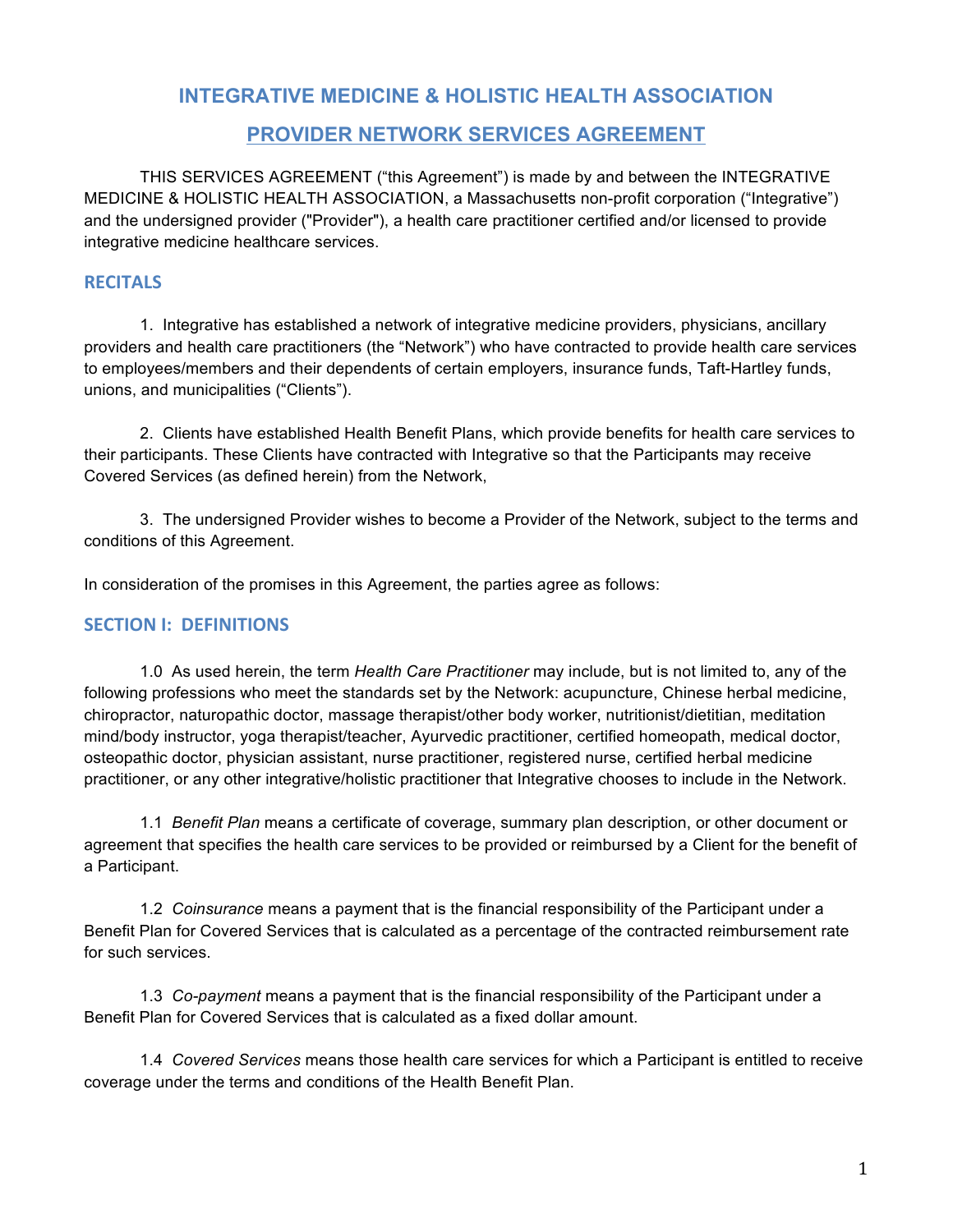1.5 *Deductible* means a payment for Covered Services calculated as a fixed dollar amount that is the financial responsibility of the Participant under a Benefit Plan prior to qualifying for reimbursement for subsequent health care costs under the terms of a Benefit Plan.

1.6 *Participant* means any individual, or eligible dependent of such individual, whether referred to as 'Subscriber'', "Member", "Participant", "Enrollee", "Dependent', or similar designation, who is eligible and enrolled to receive Covered Services.

1.8 *Payor* means the Client or entity, which has entered into an agreement with Client by the terms of which the Payor will provide reimbursement for Covered Services under the Health Benefit Plan.

1.9 *Provider* means a Health Care Practitioner or group of Health Care Practitioners, integrative physician or group of physicians, or any other health care practitioner or entity that has a direct or indirect contractual arrangement with the Network to provide Covered Services with regard to the Benefit Plan covering the Participant.

## **SECTION II: PROVIDER OBLIGATIONS**

2.1 Provider agrees to become a member of the Network and to accept payment for group health Covered Services. Providers shall submit their current in office "cash" rates for treatment and other services to Integrative upon acceptance into the Network. These rates will be reviewed by Integrative prior to any referrals going to the Provider. Provider may not change their reimbursement rates to Participants without 30 days prior written or electronic notification of Integrative and Participant. Referrals made to Providers before the rate notification will be paid at the Providers published rates before the fee change. Integrative reserves the right given the proprietary nature of its payment/reimbursement methodology to make periodic adjustments in accordance with industry standards, market conditions, and billing patterns. Enrollment is not a guarantee of acceptance into the Network (ex. we will not accept Providers with suspended licenses, criminal history, a lack of specific qualifications/ certifications/ trainings, etc.), or that referrals will be made to the Provider (ex. if the provider charges excessive treatment fees).

2.2 Provider shall be solely responsible for the quality and appropriateness of health care services rendered to Participants, and Provider shall be solely responsible for all aspects of care and treatment of each Participant within the scope of Provider's professional competence and license.

2.3 Provider shall be responsible for all decisions regarding the rendering of medical treatment to Participants.

2.4 Provider shall provide health care services to Participants without regard to Participants' age, sex, marital status, race, religion, creed, national origin, ancestry, disability, income level, health status, nature of treatment and without regard to any other categorization, discrimination on the basis of which is prohibited by federal or state regulation. Provider shall maintain the same availability and accessibility with respect to the provision of Covered Services to participants as Provider maintains with respect to his/her/its other patients.

2.5 Provider agrees to comply with applicable utilization review procedures, quality assurance programs, re-credentialing and administrative requirements, policies, guidelines and referral procedures as they currently exist, or as they are developed by Integrative or Clients during the term of this Agreement. If due to such utilization review activities, practice policies, guidelines and/or referral procedures there is a reduction or denial of benefits, Provider agrees not to bill or otherwise attempt to collect those amounts from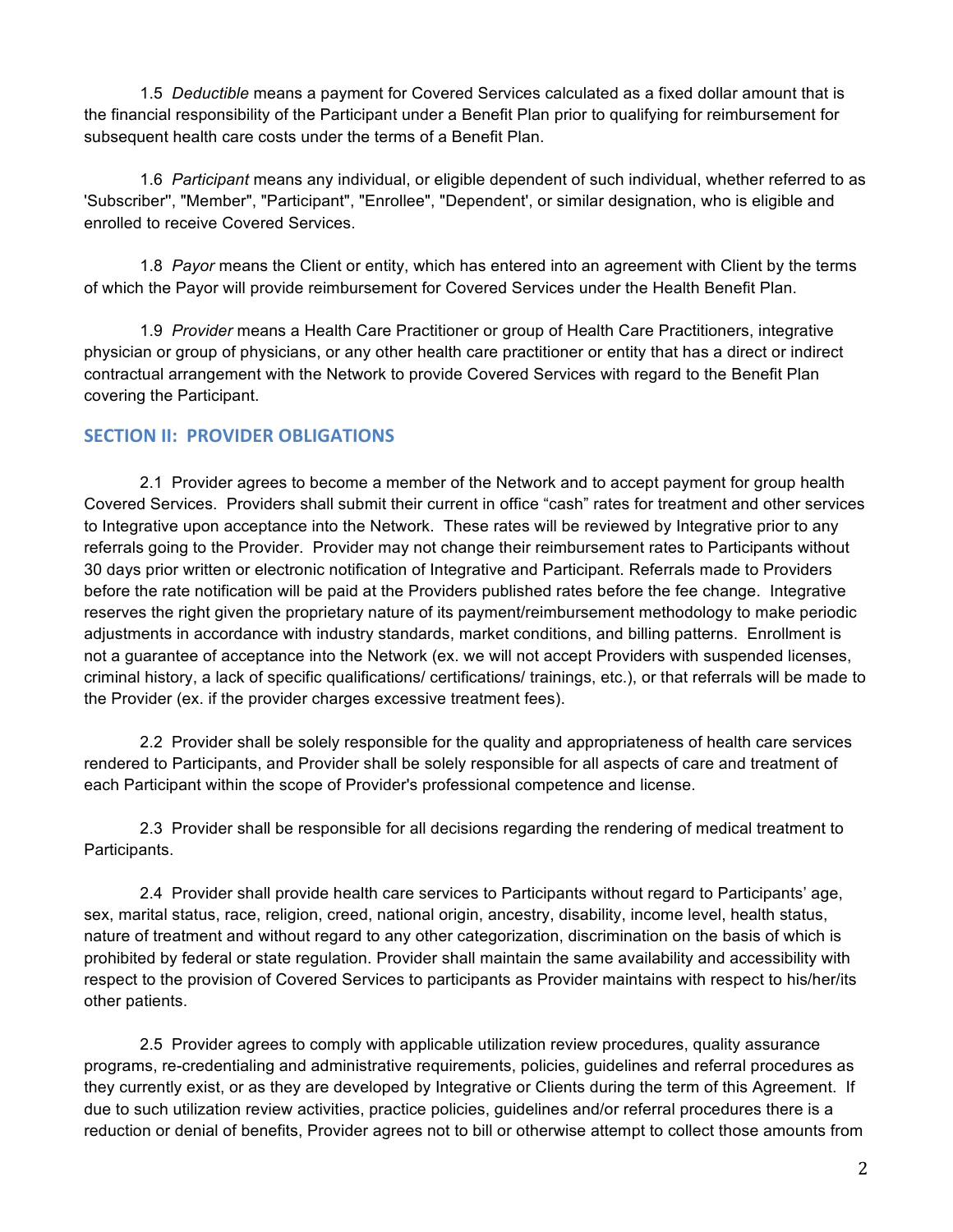the Participant, Client or Client's Payor. **However**, the Provider may charge the Participant for the amount above the allotted coverage from the established Health Benefit Plans, so long as the Participant is notified of the Practitioner's fees in writing (via paper &/or electronic communication) prior to both the patient and Integrative, and the Participant agrees to those fees and gives consent for the services. It is the responsibility of the Participant to pay attention to their allotment of funds from the Health Benefits Plan for Practitioners services. This section shall survive termination of this Agreement for any cause.

For clarification purposes, if for example, a Participant has \$100 worth of health benefits coverage from their employer, and they use \$125 worth of Provider services, the participant would be responsible for paying the provider the extra \$25 over what the Employer Health Benefits Plan would pay the Provider. It is the Participants responsibility to understand their coverage benefits, and it is the Providers responsibility to have "price transparency" and let the participant know what they will be charged before the services are rendered (if possible).

2.6 Provider agrees to maintain malpractice insurance coverage in amounts and with carriers satisfactory to Integrative in its sole discretion. If Provider is not a member of a profession for which malpractice insurance is available, Provider will obtain liability insurance in amounts and with carriers satisfactory to Integrative in its sole discretion. Provider agrees to provide Integrative, upon request, with evidence of such insurance. Provider agrees to indemnify and to hold Integrative, Clients and Clients' Payors harmless against all demands, claims, actions or causes of action, assessments, obligations, debts, or liabilities (including reasonable attorney's fees) existing or arising out of any act of negligence by Provider in connection with Provider's health care services.

2.7 Provider represents and warrants: (i) that Provider holds all licenses in good standing, if any, required by federal or state regulations in order to provide Covered Services and (ii) that all health care practitioners employed by Provider will at all times be so licensed.

2.8 Provider agrees to provide immediate oral notification, followed by written or electronic notification, to Integrative within ten (10) business days in the event of the following:

- a) Change of Provider's office address, billing address, telephone number, and/or tax identification number;
- b) Any action taken: Resulting in final decision to restrict, suspend, or revoke Provider's license to practice medicine or Provider's medical staff privileges, or that otherwise jeopardizes Providers good standing;
- c) To censure or reprimand Provider or any of Provider employees;
- d) Any lawsuit filed against the Provider for malpractice or concerning services to Participants, and the final disposition of such legal action;
- e) A lapse or cancellation of Provider's liability or malpractice insurance as required by this Agreement;

The failure by the Provider to comply with any of the foregoing subsections (b) through (e) will result in immediate termination from the Network.

2.9 Provider agrees that Integrative may include Provider's name, address, telephone number(s), website, email, photo, hospital admitting privileges, or other identifying information, and a description of health care services, specialties and board certifications in the Network directory and in other Network materials.

2.10 Provider agrees to cooperate with Network in resolving any grievances or administrative matters relating to health care services rendered to Participants by Provider.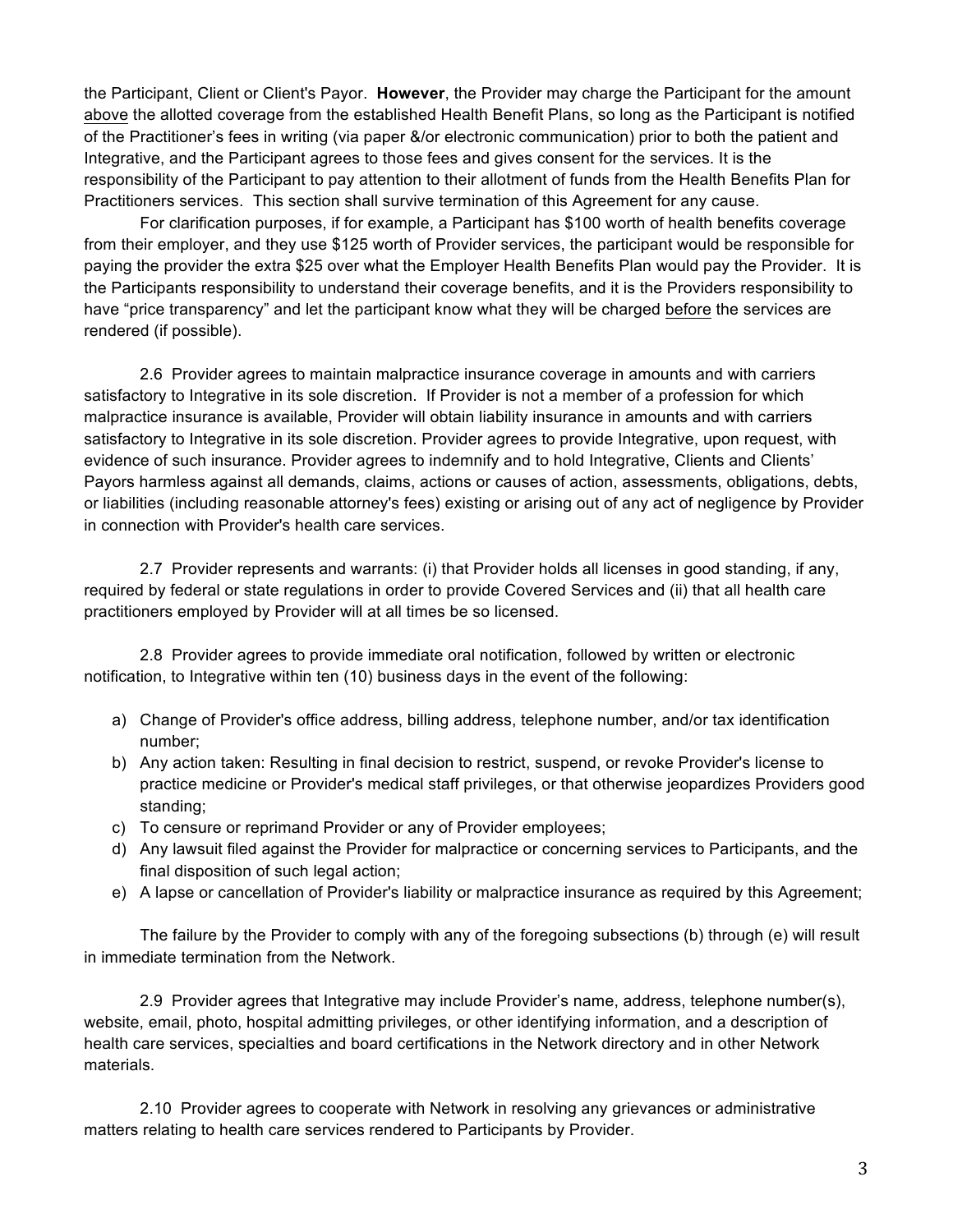2.11 With the exception of the collection of deductibles, coinsurance or copayments (which may be collected upon receipt of an explanation of payment) for Covered Services as permitted by Integrative and the Client's Health Benefit Plan and based on the Network fees established by Integrative, or the collection of charges for health care services that are not Covered Services under the Client's Health Benefit Plan, Provider agrees not to bill or otherwise collect or have any recourse against Participants for health care service fees except with the prior written consent of Integrative, except as outlined in section 2.5. Provider further agrees that such limitation of recourse against Participants shall also apply in the event of nonpayment of health care service fees by Client or Client's Payor, the insolvency of Client, or otherwise due to breach of an agreement made by Client to provide health care benefits. This section shall survive termination of this Agreement for any cause.

2.12 Provider understands and agrees that Integrative, its officers, directors and members do not have any liability for payment of fees for health care services rendered to Participants, whether for Covered Services or non-Covered Services, or deductibles, coinsurance or copayments, including where Clients fail to make such payments, or fail to fund their Health Benefit Plan obligations, or where Participants fail to pay amounts that are due. This section shall survive termination of this Agreement for any cause.

2.13 Provider agrees to submit all claims for health care services via the electronic billing system designed for Participants within thirty (30) days of the date of service. Provider further agrees to provide Integrative or Client's Payor with all additional information required to support these claims for reimbursement. This will potentially include: treatment notes, electronic medical records, and other information related to procedures, diagnoses and any healthcare that was delivered.

2.14 Provider agrees to submit claims for payment to Integrative or Client's Payor as directed by the Integrative. Each claim shall be submitted by Provider as directed by Integrative and shall be complete and accurate.

2.15 Provider understands and agrees that Integrative is not responsible for paying benefits under any Plan or for payment of fees due the Provider for providing health care services to Covered Persons. Payment of fees due to the Provider is the sole responsibility of Clients and their Payors.

2.16 The provider understands that Integrative credentials certain members of the Network in accordance with procedures established from time to time, which are subject to revision in order to satisfy standards that the National Committee for Quality Assurance ("NCQA") as they currently exist and may hereafter be revised by NCQA, the CAQH (Council for Affordable Quality Healthcare), or other certifying organizations. Provider will be advised of Integrative's existing credentialing procedures, and agrees to furnish all information required under such procedures, as these may be modified from time to time in order to satisfy credentialing standards at Integrative's discretion. Provider understands and agrees that Integrative will seek to re-credential Providers (without regard to any change in NCQA, CAQH or other organizations standards) periodically, and agrees to furnish required credentialing information promptly upon request but no more frequently (except in the case of a change in NCQA standards) than every two years. Integrative credentials its Providers in accordance with general and industry standard requirements. Integrative may credential for specific clinical services and/or procedures. Provider is responsible for ensuring that he/she/it obtains appropriate education and training and those clinics, hospitals and/or any other facilities where such services or procedures are to be performed have granted Provider such approval/privileges.

#### **SECTION III: NETWORK OBLIGATIONS**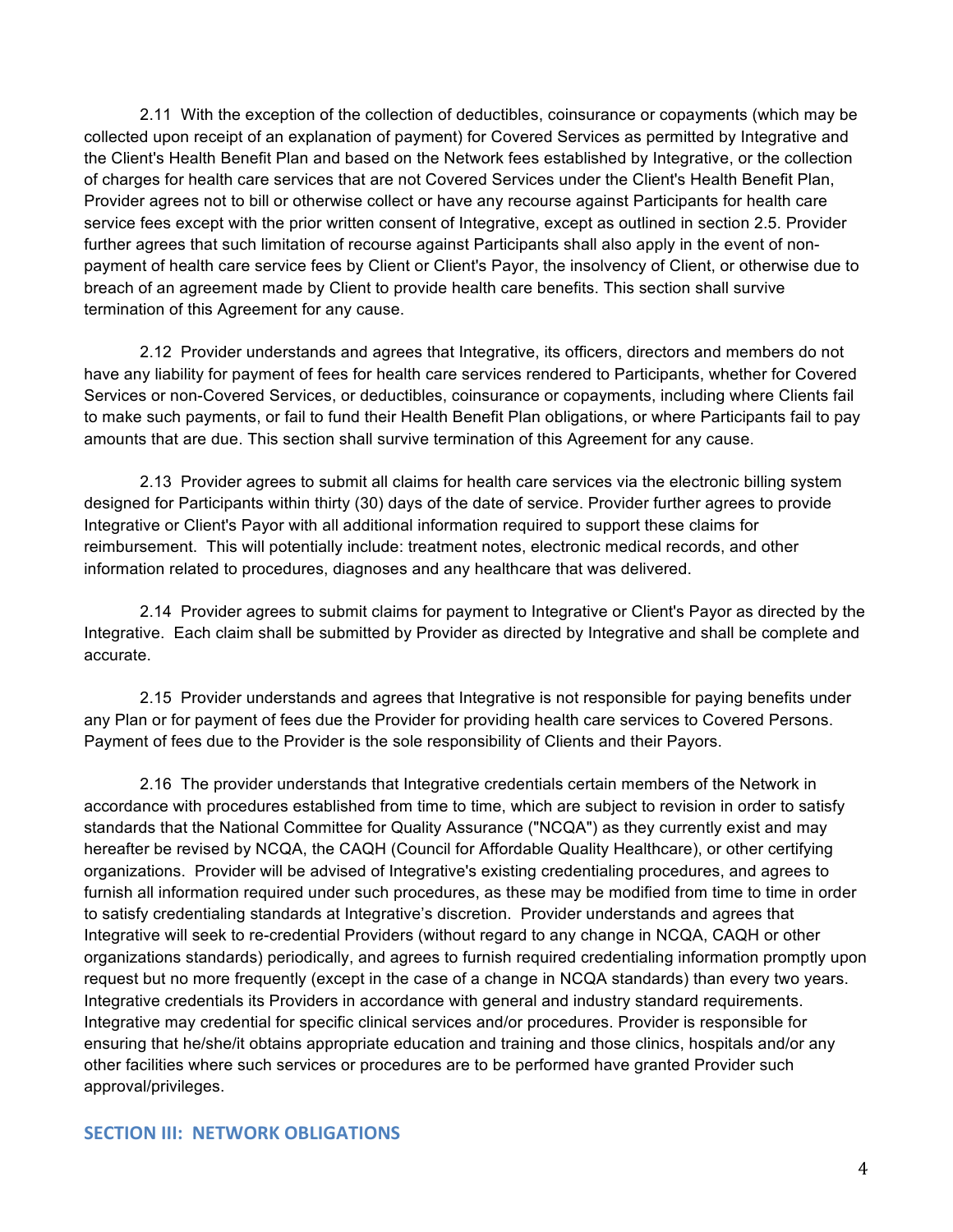3.1 Integrative agrees to include Provider as a Network Provider when marketing the Network to prospective Clients, so long as clients desire the modality the Provider practices. Provider understands that each Client may decline to provide coverage for services of the type offered by Provider. In such cases, Provider will be notified of what is, and what is not a covered benefit.

3.2 Integrative agrees to direct Clients (or Third-Party Administrator for Clients) to pay Provider for Covered Services rendered to Participant after receipt of submitted claims, provided that such claims are complete and accurate pursuant to Section 1.15 above, within thirty (30) days from the date of receipt. Usually this process takes less than (14) days to send payment to the Provider for services rendered.

3.3 Integrative shall encourage its Clients to distribute identification cards to all Participants, and these cards shall include the applicable Network logo.

3.4 Integrative accepts no responsibility or liability for the professional or clinical actions or judgments of Provider, or for any negligence or alleged negligence in those actions or judgment.

## **SECTION IV: CONFIDENTIALITY**

4.1 Subject to federal and stale laws, rules and regulations, Provider agrees to provide Integrative with access to Participants' medical records in connection with their utilization review, quality assurance programs, peer or grievance reviews, or otherwise as necessary to carry out the purposes of this Agreement. Provider further agrees to allow Integrative or its representatives to inspect office sites when required.

4.2 Each party agrees that all records pertaining to a Participant's personal, medical and treatment history, and all documents and communications relating to this Agreement shall be deemed confidential and that neither party shall disclose such documents, records, information and communications to anyone except as described in Section 3.1, upon the express written consent of the Participant, or otherwise as required by court order or law, Any medical record release form must conform to applicable confidentiality laws and regulations.

# **SECTION V: TERM AND TERMINATION**

5.1 The initial term of this Agreement shall be for one (1) year from the Effective Date. This Agreement will be automatically renewed at each anniversary date for an additional one (1) year term unless terminated by either party by giving a sixty (60) day advance written notice by certified or registered mail, electronic confirmation (which could include email, or other web based confirmation).

5.2 In the event that:

a. Provider's license to practice medicine, hospital staff privileges, malpractice or business liability coverage or Drug Enforcement Agency number is suspended, revoked, or voluntarily surrendered.

b. Provider shall otherwise cease to satisfy Integrative's provider credentialing standards in any respect.

c. Provider has misrepresented or omitted application information, or

d. Provider shall fail to perform any of Provider's obligations hereunder in a material respect,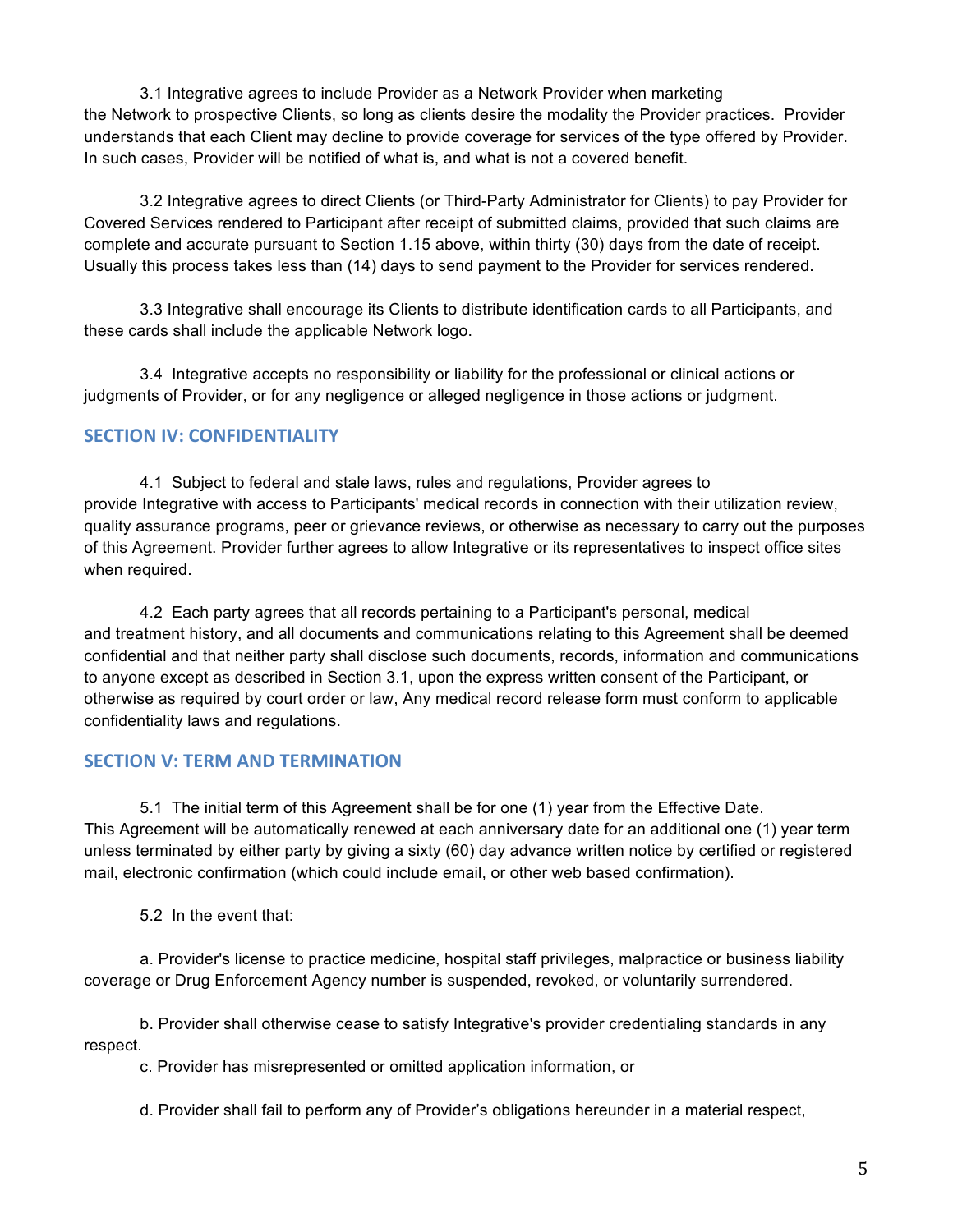this Agreement shall be terminable immediately by Integrative at its sole discretion by the giving of written notice to Provider.

5.3 Following termination by any party, this Agreement shall be of no further force or effect, except that:

a. Provider's obligations under Section 1.1 shall continue in effect with respect to all care furnished prior to the effective dale of such termination, and

b. Each party shall remain liable for any breach of this Agreement by such party occurring prior to the effective dale of such termination.

5.4 In the event this Agreement terminates, Provider shall immediately notify any Participant seeking Provider's health care services after the date of such termination that Provider is no longer participating in the Network.

# **SECTION VI: MISCELLANEOUS**

6.1 *Governing law*: This Agreement is governed by the laws of the Commonwealth of Massachusetts.

6.2 *Independent contractors*. No joint venture, partnership, employment, agency or other relationship is created by this Agreement between or among any parties. No party is authorized by this Agreement to represent any other party for any purpose.

6.3 *Non-Exclusive*: This Agreement is not exclusive to either party.

6.4 *Notices*: Any notice required by this Agreement must be given in writing and sent by first class mail, or other certifiable electronic means to ensure notice is received by the other party (such as "notify when received" encrypted email notification) to the other party at the address at which each party regularly communicates with the other. Each such notice shall be effective upon receipt.

6.5 *Entire Agreement*: This Agreement constitutes the entire agreement between the parties. Integrative may modify this Agreement from time to time. If such modification materially affects this Agreement, Integrative will promptly deliver, by written or electronic notice, such modifications to the Provider. If Provider does not wish to be bound by the Agreement as amended, Provider shall provide written notice to Integrative within ten (10) days of receipt of the modification. Otherwise, the Agreement, as amended by such changes, shall be binding on all parties.

6.6 *Dispute Resolution*: Integrative and Provider agree to meet and confer in good faith to resolve any controversy, dispute or disagreement that arises out of or relates to this Agreement. However, if the parties cannot agree, the matter shall he submitted to arbitration under the commercial rules of the American Arbitration Association.

6.7 *Enforceability*: If any portion of this Agreement shall be held invalid, illegal or unenforceable for any reasons, the remainder of this Agreement shall be effective and binding on the parties.

6.8 *Effective Dates*: This Agreement becomes effective upon approval of Provider's application by Integrative and Integrative sending written or electronic notice thereof to Provider.